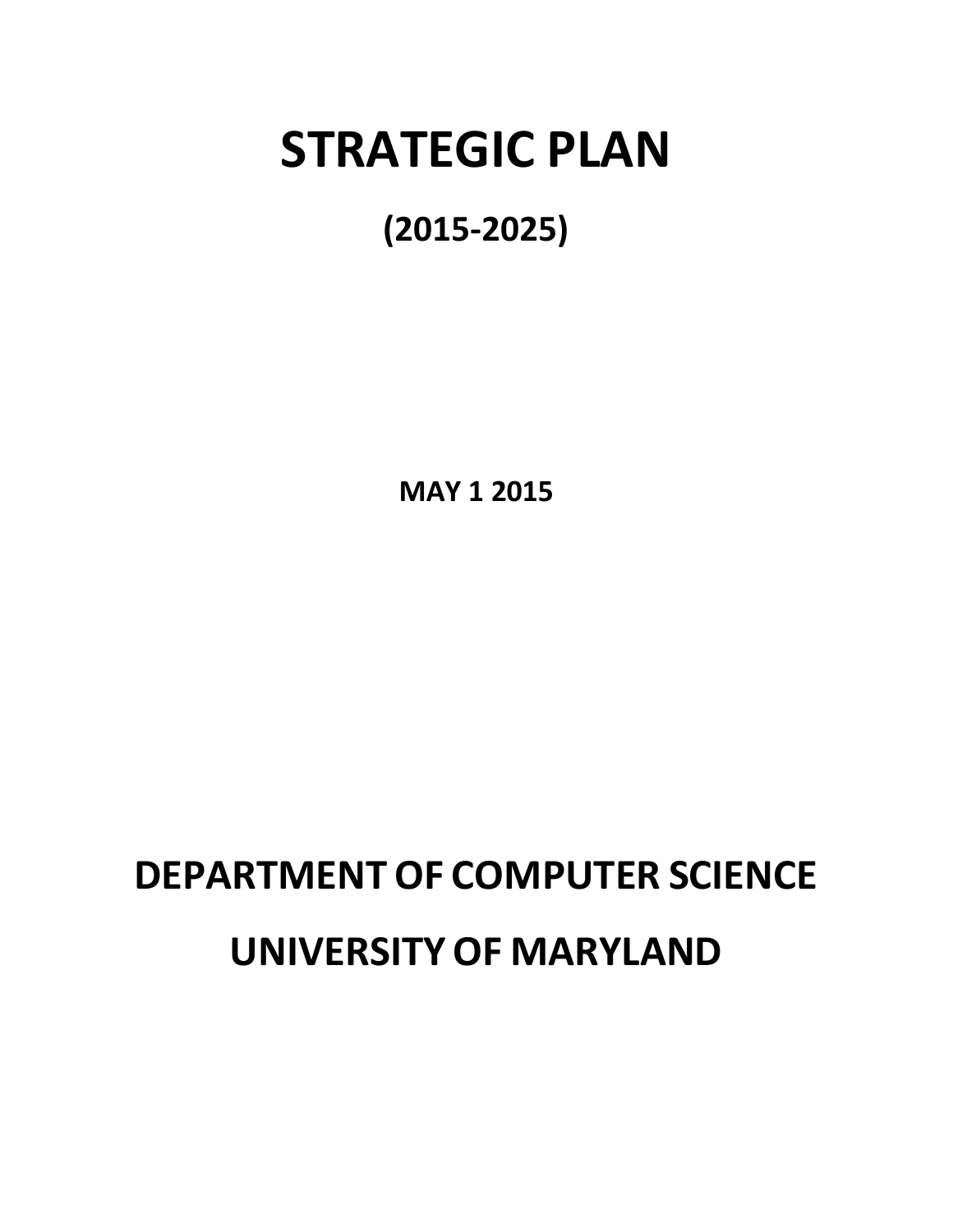#### **EXECUTIVE SUMMARY**

The University of Maryland Computer Science Department (CSD) plans to be a top-10 CS department in the USA by 2025. Located just outside Washington DC in the heart of some of the world's biggest consumers of computational research, CSD focuses on all aspects of computing. With high *US News & World Report* rankings in artificial intelligence, programming languages, and computer systems, CSD's focus on computer science fundamentals is complemented by UMIACS, the world's first interdisciplinary computing research institute, which provides our students with exposure to applied and multidisciplinary computing. By leveraging these resources, CSD students have gone on to create billion dollar companies like Google, Isilon Systems and Oculus. This report is a 10-year strategic plan that addresses how CSD will leverage both the unparalleled challenges and opportunities that the next 10 years will bring to strengthen core and applied CS on campus, as well as strengthening other campus departments at the same time.

CSD's global reputation rests on the quality of the research generated by students, researchers, and faculty. Over the next 10 years, in addition to building upon our existing strengths, we propose to become one of the world leaders in two new fields: *data science*, where outstanding fundamental CS research in machine learning and data mining is complemented on campus by the applied and interdisciplinary work undertaken by UMIACS, *augmented/virtual reality* where our department has an asymmetric advantage over other departments due to our special relationship with Oculus, and can leverage this to build AR/VR systems that link vast heterogeneous networks of intelligent sensors, devices, and robots with the power for AR/VR displays. Outreach focused not only on government and industry, but K-12 school systems, minority institutions, the press, and other entities will also play a key role in disseminating CSD research. In close collaboration with UMIACS and departments in multiple colleges, we propose to strengthen our presence in both core areas of CS as well as these two areas.

Recruiting top graduate students is essential to the success of our program, and we will increase our recruitment efforts in several ways: significantly improved "visit days" for admitted graduate students, a revised course structures that enables students to engage in research from the day they arrive on campus, and the creation of a culture and spaces that enhances student and faculty cross-fertilization and collaboration. We propose to significantly improve the quality of our undergraduate programs by structuring them so as to allow undergrads to balance CSD work with work in fields that are richly served by CS and provide service courses for other fields. Continuous monitoring of courses, exciting multisemester individual/group projects, opportunities to participate in research, the creation of new hacker/maker spaces, as well as increased recognition of world class teaching will form the basis for improving our undergraduate programs. Specific effort will be directed towards internship and placement opportunities for both undergraduate and graduate students.

A world class CS department requires that diversity become part of the DNA of CSD. We propose innovative new strategies to hire minorities and women with specific mentoring programs, scholarships and funding instruments, reward structures, physical lab and collaboration spaces, and interdisciplinary programs intended to broaden the appeal of CS for the promotion of diversity in our faculty, student, and staff bodies.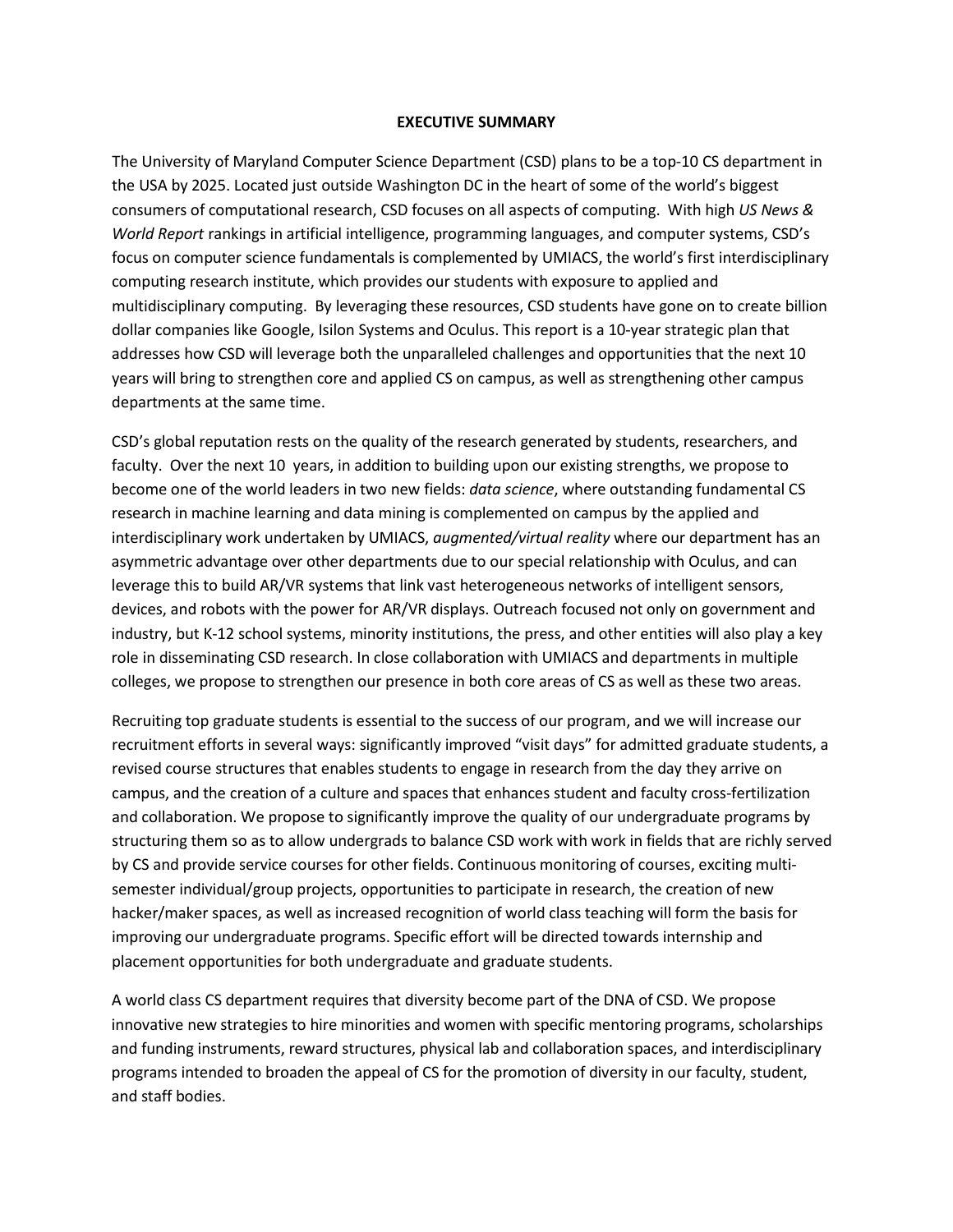#### **I. PREAMBLE**

The 2015-2025 Computer Science Department Strategic Plan has one overarching goal: to make UMD CS one of the top-10 computer science departments in the USA by 2025, irrespective of whether we are measured by the quality and impact of our research contributions, by the quality of the graduate students we produce, or by the quality of the undergraduates we produce. Our Strategic Plan therefore has 5 major elements:

- *Research Excellence.* Given the reality of limited resources, what new research areas should the department expand in, and how will we generate force multipliers to expand the quality and impact of our research?
- *Graduate Education.* World-class graduate students are at the very heart of any research enterprise. This Strategic Plan proposes new strategies to significantly enhance recruiting of new graduate students, enhance mentorship and oversight of graduate students, enhance the productivity of graduate students during their stay at Maryland, and maintain a life-long commitment to the promotion of our graduates, wherever they may eventually end up.
- *Undergraduate Education.* UMD CS undergraduates have gone on to create multi-billion dollar corporations such as Google, Isilon and Oculus. The Strategic Plan proposes new strategies to significantly enhance the undergraduate experience at UMD by providing new facilities, spaces, and programs that enhances their creativity, confidence, and entrepreneurial spirit.
- *Diversity.* One cannot be a world class institution if significant sections of the population do not have the opportunity to contribute to our undergraduate, graduate, research, and faculty bodies. This Strategic Plan proposes new methods to achieve increased levels of participation by minority groups and women at all levels in the department.
- *Outreach*. In addition to the outreach implicit in diversity efforts, there is a critical need to reach out to other stakeholders in performing and promoting research. These include academia, industry, government, the press, and the public. While the first three sets of stakeholders are typically covered by existing programs, CSD needs to make stronger efforts to reach out to the press and the public.

Each of these five over-arching elements of our Strategic Plan are discussed in the following sections.

#### **II. RESEARCH EXCELLENCE**

Our strategic plan will focus on expanding in two areas of growing importance in computer science – *data science* and *augmented/virtual reality*—coupled with an effort to strengthen central areas of CS. We will leverage a number of important resources in these efforts. First, we will rely on support from alumni, including the transformative gifts from the founders of Oculus and the new Iribe center. Second, we will grow our connections to local government and business institutions, raising significant new funds. Third, in the past, significant additional support from the university has produced world class programs in both computational biology and cybersecurity. With similar strong support from the university for our proposed new initiatives, we will greatly strengthen not only CSD, but also UMIACS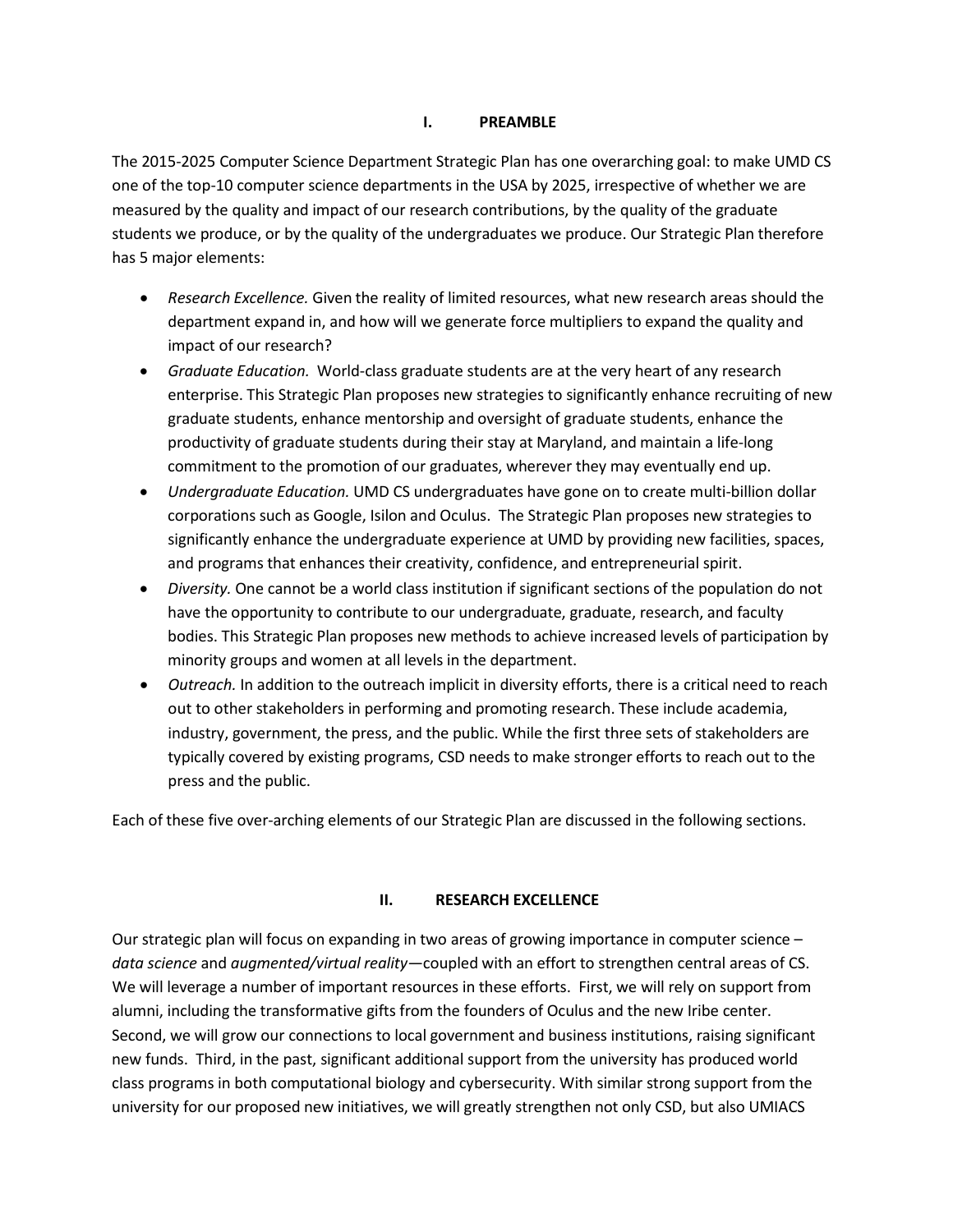and several other departments and colleges in the university, making UMD a shining example of how computing can help advance many diverse fields.

#### **II.A DATA SCIENCE & BIG DATA**

Data Science/big data has become a critical area in computer science. The amount of data available is immense and growing. This is having a revolutionary impact on many fields.

*Within Computer Science*, areas of AI such as speech recognition, computer vision, and natural language processing now focus on learning from large data sets, and are making immense practical strides as a result. Database researchers are studying how to efficiently handle exploding volumes of heterogeneous, high-throughput data of varying quality. Cybersecurity researchers are increasingly turning to log and traffic data to identify and better secure our networks. Analyses of both computer and social networks are looking at increasingly volumes of data to better understand how to improve network performance and/or understand human behavior. *Data science* is at the very heart of all such efforts.

*Outside Computer Science*, data science is now being embraced by a variety of disciplines. Economists use it to learn models of market movement, make predictions, and avoid economic crises. Biologists use big data to better understand human (and animal/plant) genomes and link them with physiological conditions. Medical professionals and epidemiologists are using big data to predict epidemics such as the flu. Engineers use big data to better conserve energy and other resources, and fine-tune manufacturing systems to minimize faulty products. Agricultural experts use big data to better understand the conditions under which crop yields are high. Climate scientists use data science to understand both weather and climate related events. Animal conservation experts are using big data to better understand animal behavior and reduce poaching. Art historians are using data science methods to understand the spread of artistic influence during different periods of time. National security experts are using big data every day to protect America from terrorists. Simply put, we expect virtually every discipline on the UMD campus and beyond to benefit from the advances UMD will make in data science over the next 10 years.

We plan to strengthen core areas of Big Data and Data Science, with multiple hires in machine learning and new hires in databases and other core areas of data science. At the same time (in partnership with UMIACS and other departments on campus) we plan to pursue the applications of data science in critical areas such as advertising, aerospace engineering, agriculture, biology, biomedical engineering, economics, geography, human health, journalism, marketing, national security, psychology, robotics, and more. These initiatives will be carried out by a combination of existing faculty and new hires, some of whom may be jointly appointed with other departments. New faculty candidates in core areas such as machine learning and databases will be expected to have an interest and/or record in working with relevant application areas. Overall, this will allow us to develop fundamental new algorithms for the creation and use of data science while applying these algorithms in areas where they will have the highest impact, strengthening ties between CS and other departments. Where appropriate, some of these hires may be joint hires with other departments at UMD.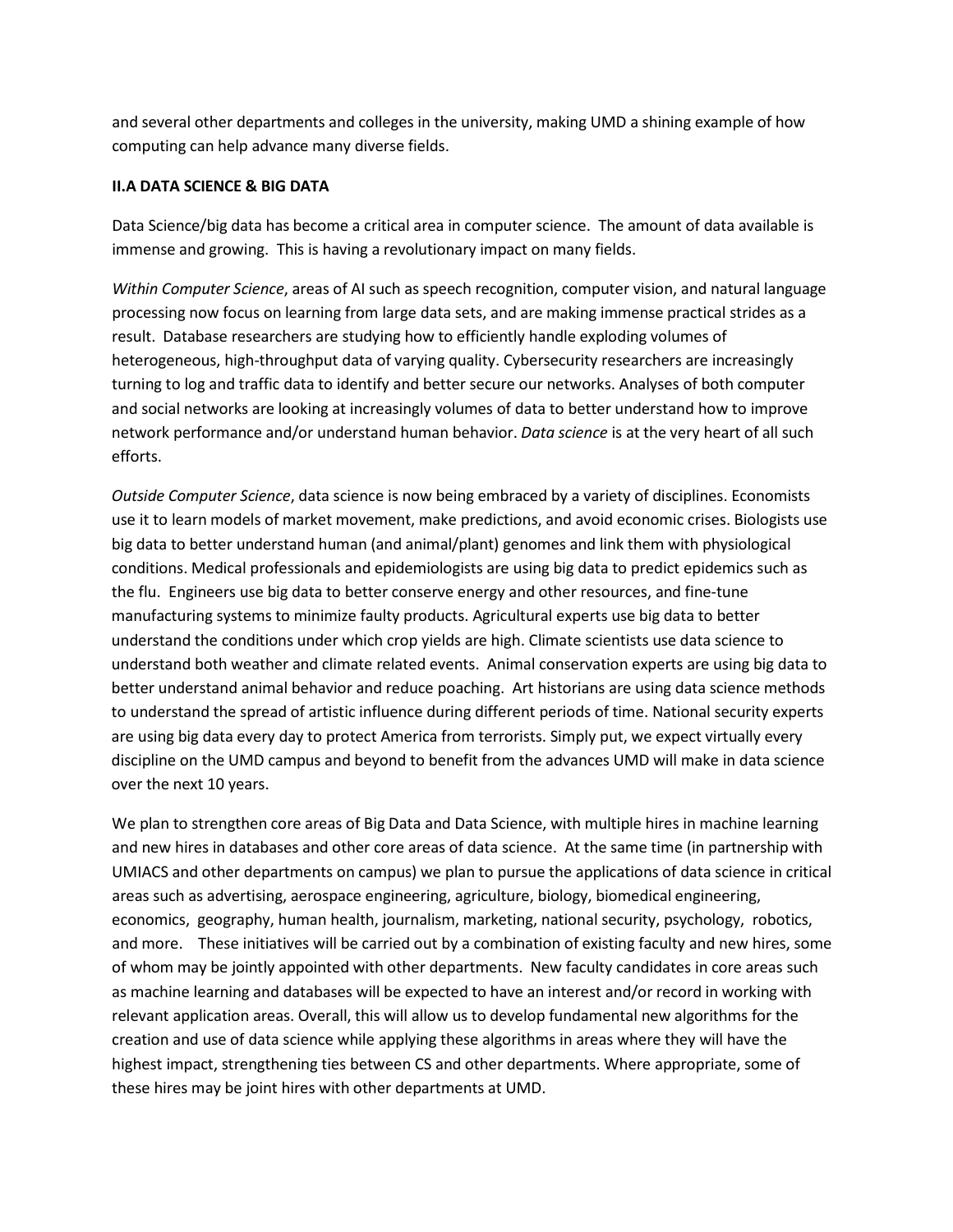#### **II.B AUGMENTED/VIRTUAL REALITY**

CS at the University of Maryland has strength in computer vision, graphics, and visualization and human computer interaction, which are key areas in building systems that model and interact with the world and that interact with humans.

The Strategic Plan strongly recommends building out a world-class research program in Augmented/Virtual Reality. Recent forays into this market, such as Google Glass, the Oculus Rift, and BMW's Mini, suggest a great deal of commercial interest in this area – yet, there is no university with a world-class program around this theme. Moreover, CSD has an asymmetric advantage in this area by virtue of our close ties to Oculus. It is in both Oculus and UMD's interests to build a world-class partnership in augmented/virtual reality, making us the world's leading player in Augmented/Virtual Reality, and paving the way for a new generation of UMD entrepreneurs who help grow this industry to the next level.

Developing a world class AR/VR program requires hiring faculty in several areas. Clearly, we will need faculty in the area of 3-d graphics and visualization. But additionally, we will need faculty in areas supporting AR/VR such as real-time systems, mobile computing, low-energy computing, together with the ability to perform the real-time computation and analytics on high throughput data in order to power the AR/VS displays. These innovations, for example, also lie at the core of the "internet of things" which seeks to put (almost) everything on our planet on the Internet. The Internet of Things includes, as a subset, efforts such as smart cities, connected cars, and more. Such massive networked environments will contain millions of devices and sensors in relatively unconstrained settings that interact with humans. Examples of this include self-driving cars, household robotics and virtual and augmented reality. We expect these systems to become prevalent in the next decade. Our initiative in AR/VR can serve as the vanguard of a broader initiative in this deeply important area. In addition, our hires in data science/big data can support such important initiatives that will generate huge amounts of data. As in the case of Section II.A, related faculty may have joint appointments in UMIACS as well, potentially, in other disciplines such as electrical engineering, biomedical engineering, visual arts, and communication technology. A bold initiative in AR/VR would also help strengthen these auxiliary units on campus.

#### **II.C BUILDING CORE COMPUTER SCIENCE**

Becoming a top-10 computer science department requires that the department have outstanding faculty in the core areas of computer science. All top-10 computer science departments have excellent groups in core areas such as include algorithms/theory, artificial intelligence, databases, graphics and visualization, programming languages, software and software engineering, and networking/systems. Additionally, both data science and augmented/virtual reality require significant strengths in the very core of computer science. Moreover, CSD has made a commitment in recent years to computational biology, cybersecurity, and quantum computing – areas in which we need to continue to grow.

Because of this, it is necessary to build world class research programs in data science and AR/VR, while simultaneously building on the strengths of the departments in core computer science.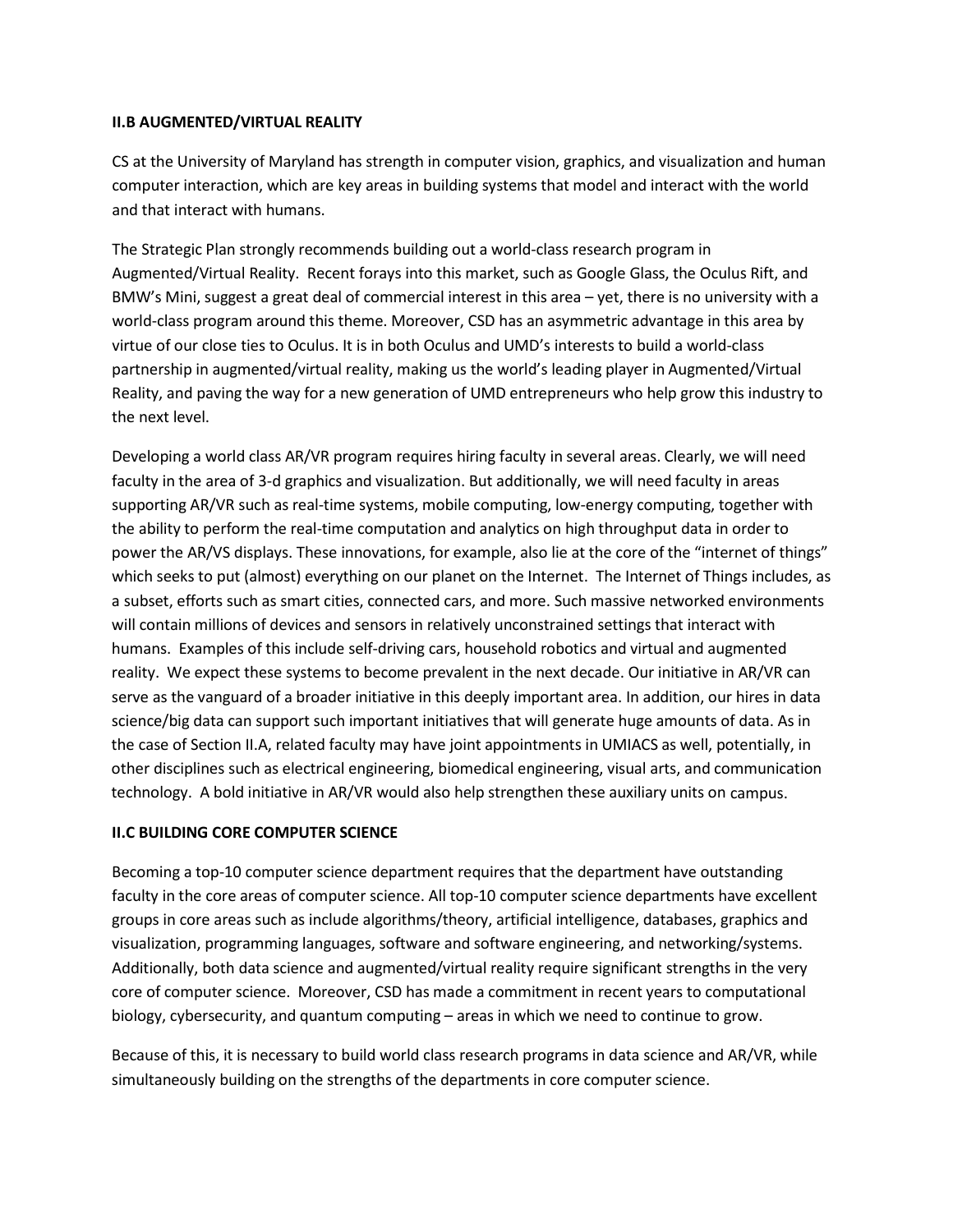There is a critical need to significantly enhance our stature in core computer science by retaining superstars on our faculty and attracting new ones to round out our existing strengths.

#### **III. GRADUATE EDUCATION**

Our graduate students are our most important resource and asset, as they are primarily responsible for our research output and serve as our ambassadors to industry and other universities, and thus directly influence our standing as a top CS department. We are fortunate to attract very strong students from all over the world, and we need to not only continue to do so but also consider ways to make our department even more attractive to potential students. Our Strategic Plan focuses on how we can significantly improve the graduate student experience at the University of Maryland through the following instruments: a one on one faculty mentoring process with a commitment to diversity, improved educational programs that allow graduate students to perform research from the first day of their graduate school career, and improved internship and placement options, together with continued support for entrepreneurship. Moreover, this will be complemented with an aggressive recruitment campaign that seeks to identify both seasoned candidates and "diamonds in the rough".

*Improved Recruiting Efforts.* The Strategic Plan recommends stronger and more aggressive recruiting efforts through a number of mechanisms including: improving the visit day experience, keeping continuous contact with admitted students via both current graduate students and faculty mentors, and designing an 'online' visit day for students who cannot visit in person, especially foreign students.

*Research from Day One.* The Strategic Plan recommends restructuring CS course requirements so that graduate students can get started with research as early as the day they arrive on campus. Specifically, course requirements will have looser temporal constraints so that students don't feel compelled to put off all research till they wrap up course requirements. The sooner students can generate tangible research results, the more likely it is that they will get high quality internships, external fellowships and jobs.

*Students as Owners of Research Results.* The Strategic Plan recommends that students should be encouraged to seek and define their own research problems, in addition to, or in place of, problems suggested by research advisors. This can be incentivized by the creation of a fund that students can apply to for defining and solving such research problems. The result will be a sense of confidence and leadership amongst the students. It will also encourage serious collaboration between students and, coupled with entrepreneurship programs on campus, potentially lead to a slew of start-ups and entrepreneurial ventures.

*Highlighting Student Accomplishments.* The Strategic Plan recommends highlighting student (and alumni) accomplishments through a variety of instruments including press releases, placement on the department web page or YouTube channel, and more, so that students derive the full benefits of their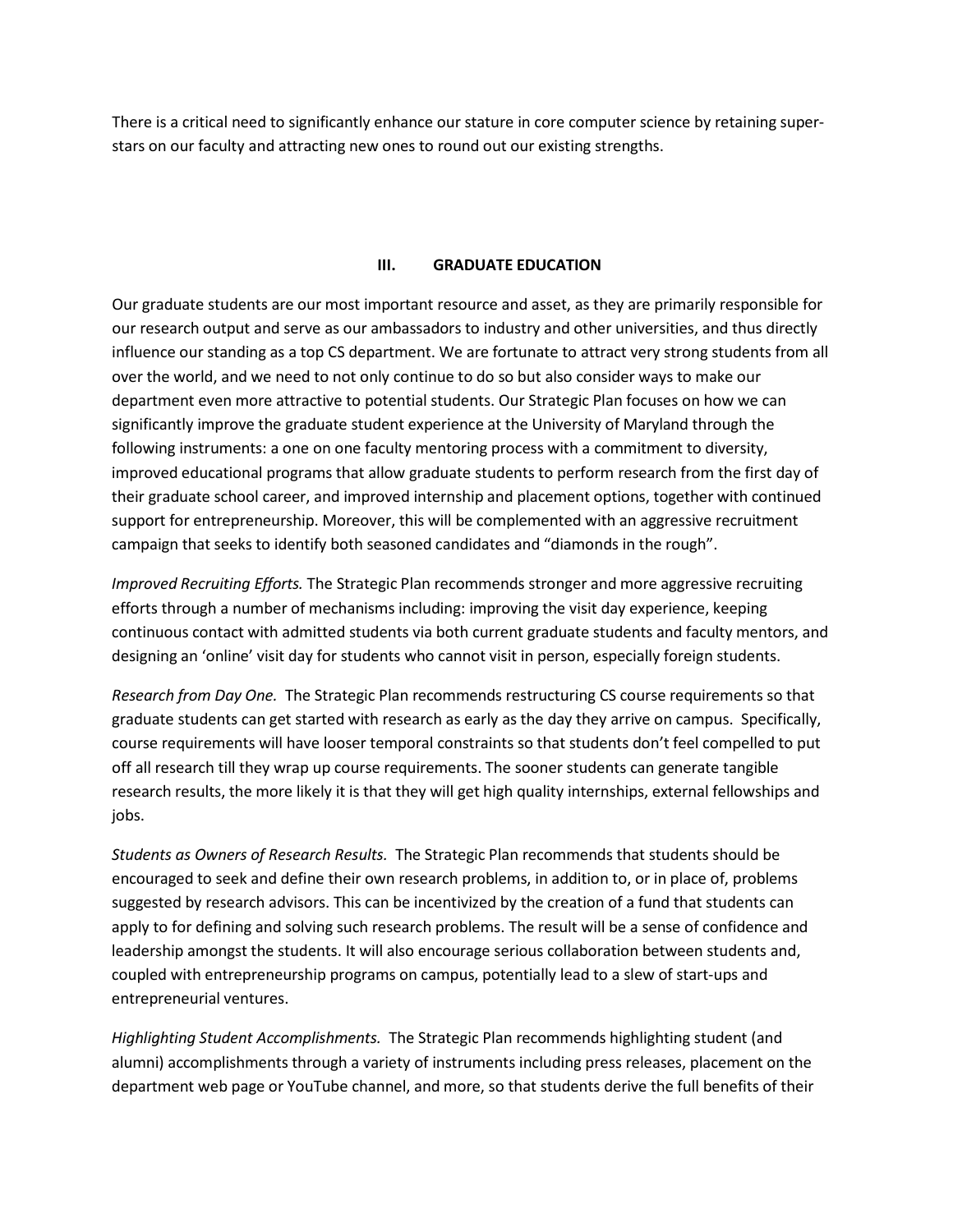hard work and insights, and so that other universities and researchers are aware of the outstanding work of our students.

*Masters or Certificate Programs.* The Strategic Plan recommends the creation of an MS program in selected areas of computer science. Examples could include data science and game design.

With these steps, we are confident that we will not only recruit outstanding graduate students, we will also produce world class graduate students.

#### **IV. UNDERGRADUATE EDUCATION**

UMD CS undergraduate students have gone on to create world-renowned companies such as Google, Isilon and Oculus. The Strategic Plan seeks to build on these successes in order to develop world class undergraduates capable of achieving success and fame not only in computing, but in translating their computational knowledge to be movers and shakers in other related interdisciplinary fields.

*Shaping an Undergraduate Program that Appeals to a Broad Diversity of Backgrounds and Ability Levels.* With computing becoming an ever-increasing and dominant driver of both the US and world economies, there is a critical need to significantly expand the trained computing workforce. We propose to reshape the CS curriculum so that multiple flavors of computer science degrees are recognized, catering to students with varying interests. Some students majoring in other disciplines may only require minimal programming knowledge (e.g. Python) and very basic familiarity with databases to perform data science in their disciplines. Other students might want to build new mobile apps targeted at certain vertical markets, while yet other students might want to build faster and better networks. These goals are diverse and require diverse skill sets. A reshaped curriculum will significantly increase the output of high quality CS undergraduates from UMD, potentially improving the IT industry in Maryland and the DC area. Instruments that can be used to reshape the curriculum include: (i) use of multiple introductory CS course sequences so that students with diverse skills can use different paths to get a degree, (ii) use of multiple entry points into the CS curriculum so that students of varying levels can enter the program at appropriate points, (iii) relaxing pre-requisites of certain courses, and (iv) significantly strengthening the honors program so that students with specialized skills can perform research even if they don't plan to graduate with CS honors.

*Develop Structures and Processes to Help Students Succeed.* CSD should help students succeed, both within the department, and outside the department. This requires providing the space, equipment, financing, and mentoring support needed to transform student dreams into reality and to allow students to build out a *computational portfolio* that maps their skills and achievements in much the same way as an artist has a portfolio. The Strategic Plan recommends the creation of hacker/maker spaces, conference spaces available to students to discuss their out-of-the-box ideas and potential startup ventures, and the ability to connect with angel investors and venture capitalists. Community interest groups and clubs focused on specific topics (e.g. cyber-security, Internet of Things, game development, mobile app development) should be encouraged and supported. Many of these clubs are already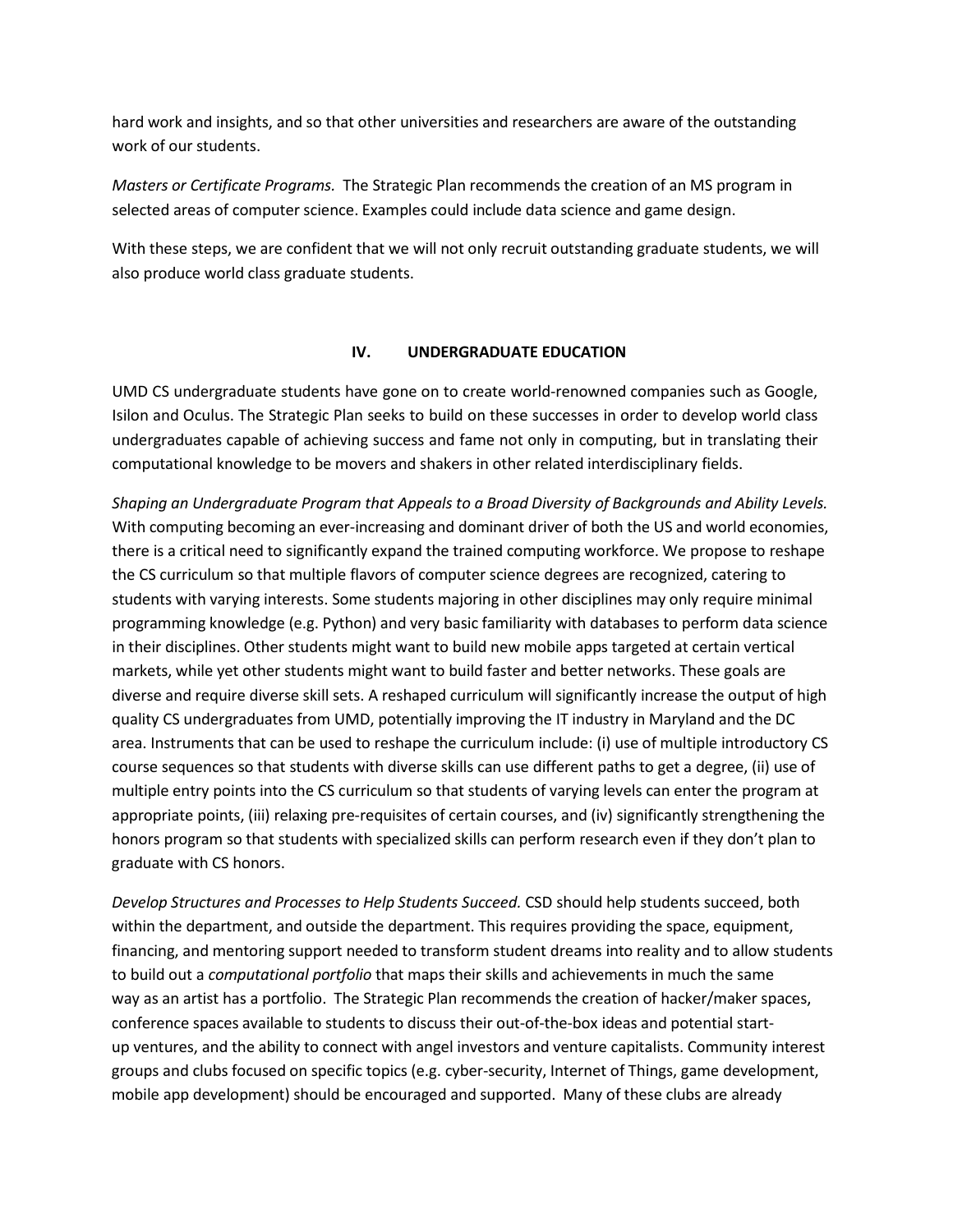functional and need further support – others should be built from the ground up. We must maintain strong student advising support generally, to help them make the best choices from among the many (more) that will be available. A stronger role for faculty advising in student-led initiatives and ventures is also recommended so that students can early on shape a technical and/or business plan that is likely to succeed.

*Develop Structures to Value Outside Experiences.* CSD students today are interning at companies like Amazon, Google, Microsoft and Groupon, gaining valuable experience during their path toward a degree. Other students are working at companies or government organizations where they also gain valuable experience. The Strategic Plan recommends that course requirements be adjusted appropriately so that such experiences, with appropriate faculty oversight, are given due credit.

*Help Students Better Connect to the External World.* CSD students today need better connections to the external world. The Strategic Plan recommends the creation of new opportunities that allow students to connect more closely with faculty, alumni, speakers and visitors from industry, angel investors and venture capitalists, and more. This requires a program that will bring in speakers to CSD whose target audience is the undergraduate population, together with a mechanism that nurtures a longer term relationship between these visitors, the students involved, and UMD. While some efforts have already been made in this direction, we need to strengthen such efforts through increased support and resources.

*Improve Faculty Instruction and Educational Modalities.* Quality of instruction is at the very heart of all educational programs. The Strategic Plan recommends the following steps to improve the quality of education: (i) Continuous peer evaluation of teaching by instructors and faculty, (ii) A reward system that recognizes the value of pedagogical contributions made by CSD faculty, (iii) recruitment of a world class core of instructors to supplement the faculty, (iv) use of technology such as MOOCs in further improving the quality of education, and (v) use of technology such as interactive video to perform interactive hands on "how to" sessions that teach by doing. Across all of these efforts, we must continuously reassess what is working, and not, by gathering the right data and comparing process to outcome.

#### **V. DIVERSITY**

Fostering diversity within all our constituencies (faculty, staff, graduate, and undergraduate students) is critical to our long term success. Broadly defined in terms of gender, race, socioeconomic status, sexual orientation, religion, and political beliefs, diversity is a positive force that contributes to intellectual creativity, and helps create a rich learning environment for all our students. At the same time, our field is faced with a tremendous challenge - comparatively few women and other underrepresented minorities choose computer science as a major or as a career, even when compared to other STEM disciplines.

*Create and foster an open, inclusive, and supportive environment for all members of our department*. CSD must create an environment that is respectful, sensitive, and inclusive of diverse members of society. The Strategic Plan recommends establishing a departmental policy (consistent with official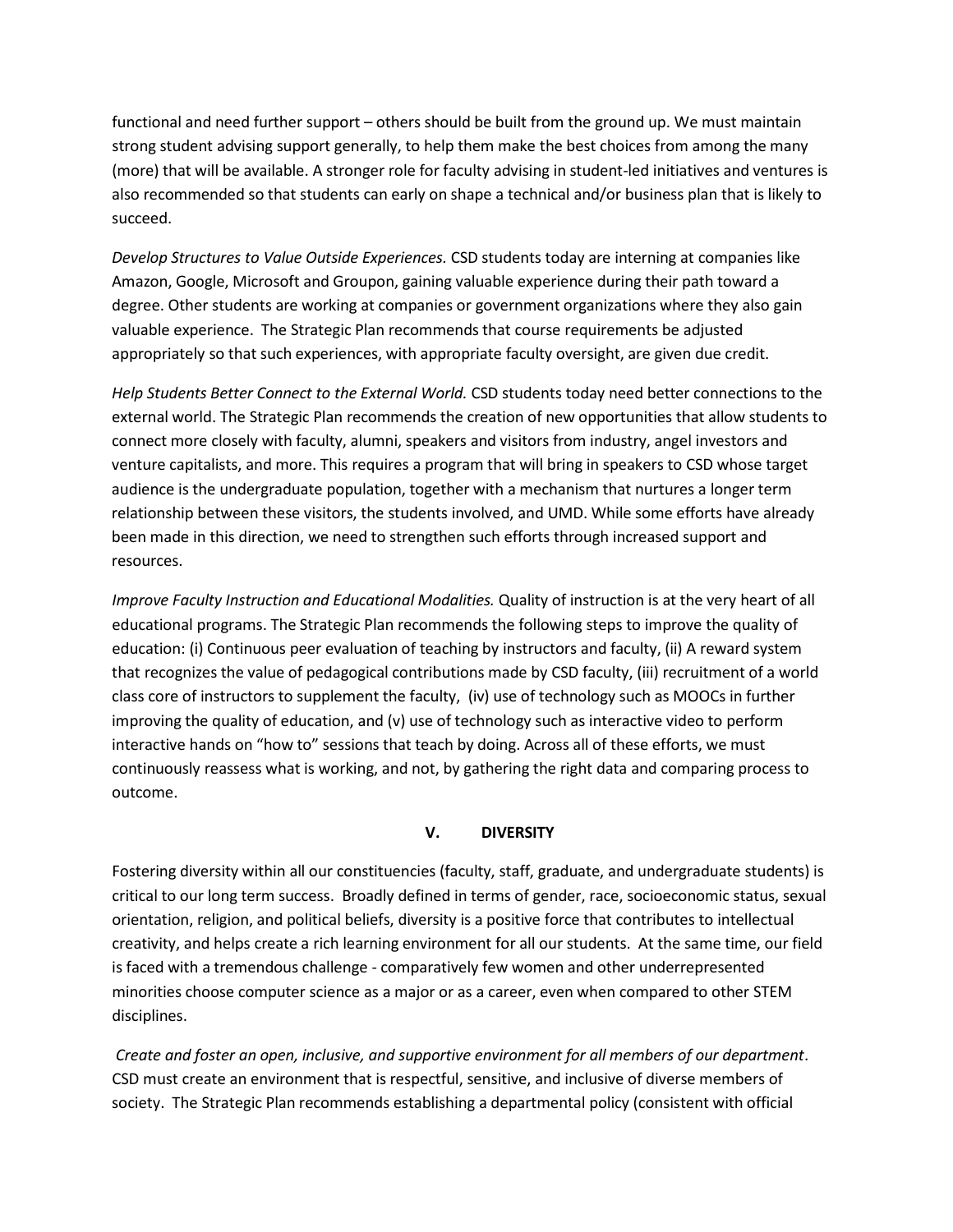University policies) emphasizing the expectations we have of all of the members of our department in terms of creating an open and inclusive environment. In addition, the Chair should periodically review CSD's performance with respect to diversity. Other instruments within the department to increase inclusiveness include coffee hours, informal lunches, game nights, and hikes to which all are invited.

*Create a permanent diversity community.* CSD should establish a permanent committee tasked with implementing the strategic goals outlined in this document, and provide a forum for discussing the activities and findings of the committee with the rest of the faculty (e.g., one or more diversity and outreach faculty meetings each semester). The committee should develop concrete plans of action and report, on a regular basis, on their implementation to the Chair and the rest of the faculty. Instances of specific actions could include organizing more departmental colloquia that reflect a diversity of speaker backgrounds.

*Create a more diverse recruitment policy.* The Strategic Plan recommends the creation of explicit instruments, such as committees, whose goal is to recruit outstanding undergraduate students, graduate students, researchers, and faculty, who better reflect the diversity of our nation. Instruments to support this could include: (i) the use of standard questions for all candidates during the interview process. (ii) The use of a broader set of qualifications beyond those currently defined - such as interest in interdisciplinary research, or involvement in educational and outreach activities.

*Advance Recruitment of Diverse Faculty.* Hiring senior and junior faculty from under-represented groups forms a cornerstone of our policy to achieve diversity. Hiring senior women or faculty from underrepresented minorities will play an important role in providing role models and mentorship for junior hires. The Strategic Plan recommends the creation of specific diversity-sensitive mentoring programs (involving mentors who may be Emeritus UMD faculty and/or external faculty) that better addresses the needs of faculty from under-represented areas. Moreover, such faculty should be insulated from unnecessary committee work so that they can excel in their chosen research field.

*Develop a support structure for students with diverse backgrounds.* The Strategic Plan recommends developing support opportunities that help students from a diverse background 'come up to speed' (if needed) so that they have a fair chance at succeeding in our demanding undergraduate and graduate programs.

*Outreach to Schools and Minority Institutions*. The Strategic Plan recommends developing stronger connections to local high schools and community colleges, especially those with a large fraction of students from underrepresented minorities. There are many programs to reach out to schools (K-12) in order to educate students about computing. There are programs where the students come to the University and others where undergraduate students go into the schools. The Strategic Plan recommends the following instruments to increase diversity: (i) mentoring high school students in research or other projects, (ii) having a larger presence in events such as science fairs and other afterschool organizations, as well as a larger presence in the CSTA-Maryland (Computer Science Teachers Association), (iii) increasing and supporting participation in the Grace Hopper Conference and Tapia Conference and other similar meetings and venues that allow students from underrepresented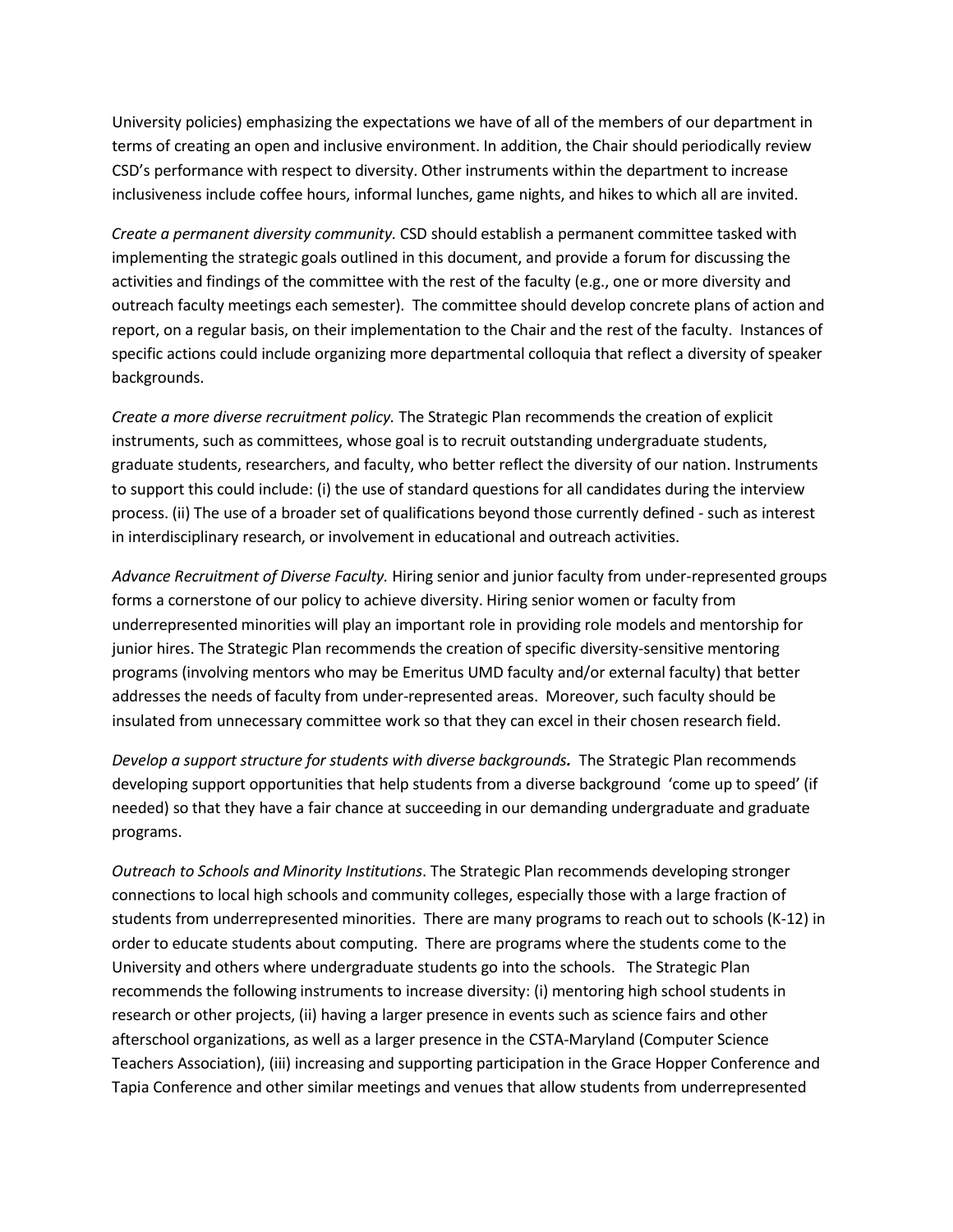groups to feel less isolated, meet possible role models, and learn how to deal with issues that arise from feelings of being an outsider.

Some of these goals are already being addressed through groups like "Women in Computing" which now makes a strong effort to support female undergraduate students, graduate students, and faculty. CSD should be encouraged to increase support for the activities of the "Women in Computing" group.

#### **VI. OUTREACH**

Outreach is a critical part of all aspects of research and teaching in the department. However, outreach also presents an unprecedented opportunity to highlight the research being done at CSD, garnering fame for our faculty and students, and presenting new avenues for recruiting students and faculty, while securing additional research funding. As a consequence, significantly improved outreach forms a cornerstone of CSD's strategic plan.

*Outreach to Industry.* With computer science becoming an integral part of virtually every business, there is now an unprecedented opportunity to increase outreach, not just to the traditional IT industry, but also to industry verticals. These include opportunities to link with industries we have traditionally not been closely connected to including pharma, financial services, oil and mining, amongst others. The Strategic Plan recommends the use of several instruments to help forge such bridges including: (i) participation by CS faculty in industry forums linked to their interests and (ii) the holding of "open houses" at UMD focused on industry verticals.

*Outreach to Government.* CSD should better leverage its location in the Washington DC metropolitan area to significantly strengthen connections with the US government. Specific instruments to help shore up these connections include: (i) regularly supporting faculty requests to serve on government committees, (ii) recommending faculty members to testify as needed on Capitol Hill, (iii) and seconding faculty to both funding institutions such as DARPA and policy making bodies such as Congressional staff. Holding regular open houses featuring CSD research presents another opportunity for building stronger links with government.

*Outreach to the Press.* In addition to traditional academic publications, there may be no better way to secure fame for our faculty and students than good press coverage of CSD research. The Strategic plan recommends the following steps: (i) CSD needs to maintain a database of members of the press with an interest in technology issues. (ii) CSD needs to partner with journals such as Science, Nature, CACM and IEEE Computer to ensure that the message gets out when CSD faculty and students publish outstanding research results that have general appeal to the public. (iii) CSD needs to more aggressively highlight faculty research through social media channels such as YouTube, Twitter, and Facebook.

*Outreach to High Schools and Community Colleges.* Outreach to high schools and community colleges presents an unprecedented opportunity to help populations in Maryland who have traditionally not been helped in a substantive way by CSD. By reaching out to community colleges and high schools, CSD has the opportunity to serve the State of Maryland by increasing the pool of highly talented graduates, as well as CSD's goal of recruiting outstanding students.